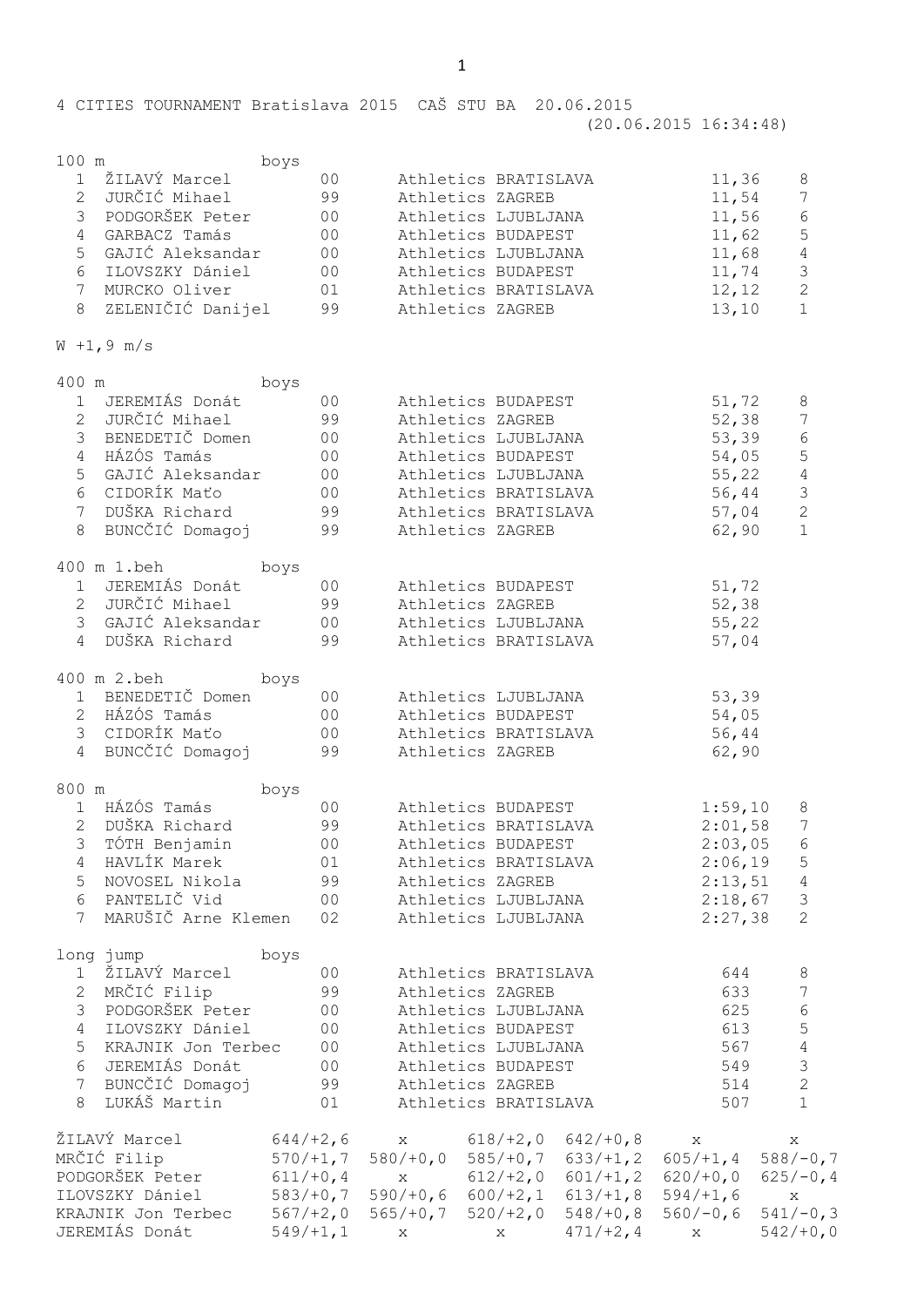| BUNCCIĆ Domagoj 493/+0,0 514/+0,7 x 489/+0,9 481/+0,0 508/+0,6<br>LUKÁŠ Martin                                                                                                                                  |                                                                                                                                                                                                                                                                      | $483/+0,6$ $489/+0,0$ $504/+0,6$ $507/+0,5$ x $481/+2,0$                                                                                                                                                                              |                                                                                                                                                                                     |                                                                                           |                                                                                  |                                                                                                          |
|-----------------------------------------------------------------------------------------------------------------------------------------------------------------------------------------------------------------|----------------------------------------------------------------------------------------------------------------------------------------------------------------------------------------------------------------------------------------------------------------------|---------------------------------------------------------------------------------------------------------------------------------------------------------------------------------------------------------------------------------------|-------------------------------------------------------------------------------------------------------------------------------------------------------------------------------------|-------------------------------------------------------------------------------------------|----------------------------------------------------------------------------------|----------------------------------------------------------------------------------------------------------|
| high jump<br>1 MRČIĆ Filip<br>$\overline{2}$<br>SMELKA Richárd<br>3 KRAJNIK Jon Terbec<br>4 LÁNG Gergő<br>5 VERK Gašper 01<br>6 ČERNÝ Jakub<br>BORŠOŠ Marek                                                     | boys<br>99<br>01<br>00<br>00<br>99<br>99                                                                                                                                                                                                                             |                                                                                                                                                                                                                                       | Athletics ZAGREB<br>Athletics BUDAPEST<br>Athletics LJUBLJANA<br>Athletics BUDAPEST<br>Athletics LJUBLJANA<br>Athletics BRATISLAVA<br>Athletics BRATISLAVA                          |                                                                                           | 193<br>169<br>166<br>163<br>160<br>160<br>$\overline{0}$                         | 8<br>$7\phantom{.0}$<br>$\sqrt{6}$<br>$5\phantom{.0}$<br>$\sqrt{4}$<br>3                                 |
| MRČIĆ Filip<br>SMELKA Richárd<br>SMELIKA KLORICI<br>KRAJNIK Jon Terbec   –   –   –   o<br>LÁNG Gergő     –   –   –   –<br>VERK Gašper     –   –   o<br>ČERNÝ Jakub<br>BORŠOŠ Marek                              | 140 145 150<br>$\frac{1}{2} \left( \frac{1}{2} \right) \left( \frac{1}{2} \right) \left( \frac{1}{2} \right) \left( \frac{1}{2} \right)$<br>$\sim$<br>$\frac{1}{2}$ .<br>$\frac{1}{2} \left( \frac{1}{2} \right)$<br>$\equiv$<br>$\overline{\phantom{a}}$ 0 0<br>XXX | 155 160 163<br>$\frac{1}{2}$ and $\frac{1}{2}$<br>$\sim$ 100 $\mu$<br>$\circ$<br>XO<br>$\circ$<br>$\circ$<br>$\circ$<br>$\circ$<br>XO<br>XXO XXX<br>XXO<br>XXO                                                                        | $\frac{1}{2}$ and $\frac{1}{2}$<br>$\frac{1}{2}$ and $\frac{1}{2}$<br>$\frac{1}{2}$ and $\frac{1}{2}$<br>$\circ$<br>XXO<br>XXO<br>$\frac{1}{\circ}$<br>$\circ$<br>XXX<br>XXX<br>XXX | $\frac{1}{2}$ and $\frac{1}{2}$<br>$\circ$                                                | 166 169 172 175 181 187 193 199<br>$\circ$<br>$\circ$                            | $\circ$<br>XXX                                                                                           |
| shot put 5kg boys<br>1 KOVÁCS László<br>2 PIRIĆ Jure<br>3 ZELENIČIĆ Danijel 99<br>4 BENEDETIČ Domen<br>5 BORŠOŠ Marek<br>6 GARBACZ Tamás<br>7 ČERNÝ Jakub<br>DOLINŠEK Robert<br>8                               | 00<br>99<br>00<br>99<br>00<br>99<br>01                                                                                                                                                                                                                               |                                                                                                                                                                                                                                       | Athletics BUDAPEST<br>Athletics ZAGREB<br>Athletics ZAGREB<br>Athletics LJUBLJANA<br>Athletics BRATISLAVA<br>Athletics BUDAPEST<br>Athletics BRATISLAVA<br>Athletics LJUBLJANA      |                                                                                           | 15, 91<br>14,41<br>12,80<br>10,42<br>10, 18<br>10, 12<br>9,54<br>8,24            | 8<br>$7\phantom{.0}$<br>$\epsilon$<br>5<br>$\sqrt{4}$<br>$\mathcal{S}$<br>$\overline{2}$<br>$\mathbf{1}$ |
| KOVÁCS László<br>PIRIĆ Jure<br>ZELENIČIĆ Danijel<br>BENEDETIČ Domen<br>BORŠOŠ Marek<br>GARBACZ Tamás<br>ČERNÝ Jakub<br>DOLINŠEK Robert                                                                          |                                                                                                                                                                                                                                                                      | $15, 43$ $15, 32$ x<br>$12, 43$ $13, 57$ -<br>$12,80$ $12,63$ x<br>$10, 25$ $10, 42$ -<br>$9,83$ $9,43$ $10,18$ $9,50$ $9,46$ $9,12$<br>$9,80$ $10,12$ $9,90$ $9,94$ $9,66$<br>8,94 9,11 9,54 9,36 8,72<br>x 7,14 8,24 7,67 8,17 8,10 | 15, 19<br>14,41                                                                                                                                                                     | $\mathbf X$<br>$\frac{1}{2}$ and $\frac{1}{2}$<br>$12,65$ $12,47$ $12,80$<br>$-8,71$ 9,76 | 15, 91<br>$\frac{1}{2}$ and $\frac{1}{2}$<br>$\alpha \rightarrow \alpha$<br>8,84 |                                                                                                          |
| 4 x 100 m<br>1 Ljubljana<br>2 Budapest<br>3 Zagreb<br>$4 \quad$<br>Bratislava                                                                                                                                   | boys                                                                                                                                                                                                                                                                 | Athletics ZAGREB                                                                                                                                                                                                                      | Athletics LJUBLJANA<br>Athletics BUDAPEST<br>Athletics BRATISLAVA                                                                                                                   |                                                                                           | 45,19<br>46,06<br>47,26<br>47,77                                                 | $\,8\,$<br>7<br>$\epsilon$<br>5                                                                          |
| Budapest Jeremiás, Ilovszky, Házós, Garbacz 151<br>Ljubljana Podgoršek, Benedetič, Krajnik, Gaji 163<br>Zagreb<br>Bratislava Havlík, Murcko, Lukáš, Žilavý 138                                                  |                                                                                                                                                                                                                                                                      | Buncči, Novosel, Mrči, Jurči 142                                                                                                                                                                                                      |                                                                                                                                                                                     |                                                                                           |                                                                                  |                                                                                                          |
| 100 m<br>1 FURULYÁS Lili<br>2 PEŠIĆ Daniela<br>3<br>KEBER Tara<br>$\overline{4}$<br>RAPAI Fanni<br>5<br>POLYAKOVÁ Sára<br>6<br>ŠKERL Neža<br>$7\phantom{.0}$<br>MARTINUSOVÁ Kristína<br><b>BALUN Marta</b><br>8 | girls<br>0 <sup>0</sup><br>99<br>01<br>00<br>99<br>01<br>99<br>99                                                                                                                                                                                                    | Athletics ZAGREB<br>Athletics ZAGREB                                                                                                                                                                                                  | Athletics BUDAPEST<br>Athletics LJUBLJANA<br>Athletics BUDAPEST<br>Athletics BRATISLAVA<br>Athletics LJUBLJANA<br>Athletics BRATISLAVA                                              |                                                                                           | 12,16<br>12, 30<br>12,54<br>12,59<br>12,60<br>12,64<br>13, 15<br>13, 37          | 8<br>7<br>$\epsilon$<br>5<br>$\sqrt{4}$<br>$\mathfrak{Z}$<br>$\mathbf{2}$<br>$\mathbf{1}$                |

2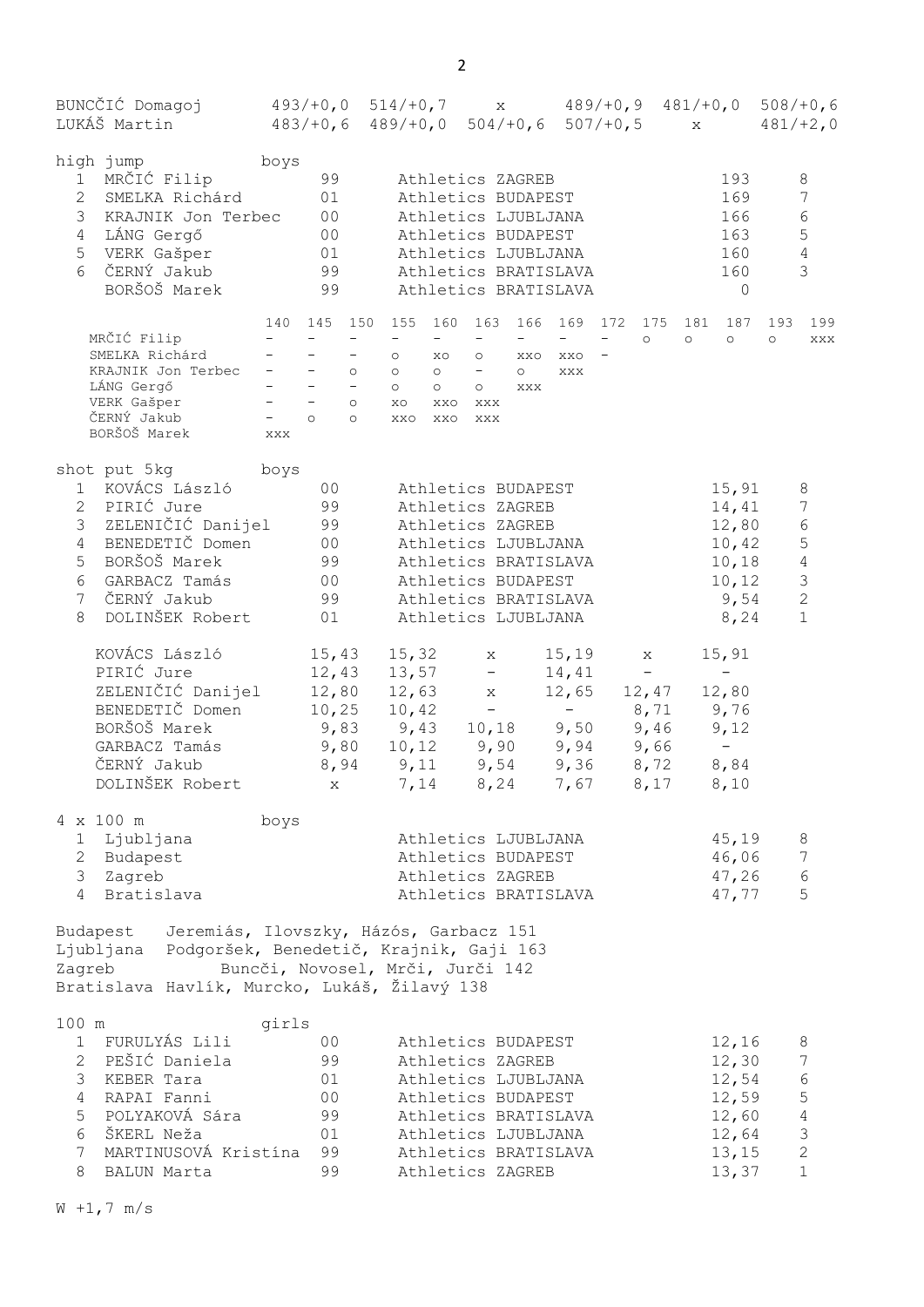| 400 m           |                                                                                                                | girls                               |                                 |                                 |          |                         |                |                                                   |                |                                 |                |                      |  |
|-----------------|----------------------------------------------------------------------------------------------------------------|-------------------------------------|---------------------------------|---------------------------------|----------|-------------------------|----------------|---------------------------------------------------|----------------|---------------------------------|----------------|----------------------|--|
|                 | 1 KIRÁLY Adél                                                                                                  |                                     | 00                              |                                 |          | Athletics BUDAPEST      |                |                                                   |                |                                 | 59,43          | $\,8\,$              |  |
|                 | 2 ISTENIČ Zala                                                                                                 |                                     | 02                              |                                 |          | Athletics LJUBLJANA     |                |                                                   |                |                                 | 59,58          | $\boldsymbol{7}$     |  |
|                 | 3 RAPAI Fanni                                                                                                  | 00                                  |                                 |                                 |          | Athletics BUDAPEST      |                |                                                   |                |                                 | 60,42          | $\epsilon$           |  |
|                 | 4 CIDORÍKOVÁ Miriam 99                                                                                         |                                     |                                 |                                 |          | Athletics BRATISLAVA    |                |                                                   |                |                                 | 60,65          | $\overline{5}$       |  |
|                 | 5 JAKLIČ Iza                                                                                                   | 01                                  |                                 |                                 |          | Athletics LJUBLJANA     |                |                                                   |                |                                 | 61, 37         | $\sqrt{4}$           |  |
|                 | 6 DUŠKOVÁ Elena                                                                                                | 01                                  |                                 |                                 |          | Athletics BRATISLAVA    |                |                                                   |                |                                 | 66,83          | $\mathcal{S}$        |  |
| 7 <sup>7</sup>  | GLAS Ema                                                                                                       | 99                                  |                                 |                                 |          | Athletics ZAGREB        |                |                                                   |                |                                 | 70, 23         | $\overline{2}$       |  |
|                 | PEŠIĆ Daniela                                                                                                  |                                     | 99                              |                                 |          | Athletics ZAGREB        |                |                                                   |                |                                 | NP.            |                      |  |
|                 |                                                                                                                |                                     |                                 |                                 |          |                         |                |                                                   |                |                                 |                |                      |  |
|                 | 400 m 1.beh girls                                                                                              |                                     |                                 |                                 |          |                         |                |                                                   |                |                                 |                |                      |  |
|                 | 1 KIRÁLY Adél                                                                                                  | 00                                  |                                 |                                 |          | Athletics BUDAPEST      |                |                                                   |                |                                 | 59,43          |                      |  |
|                 | 2 CIDORÍKOVÁ Miriam 99 Athletics BRATISLAVA                                                                    |                                     |                                 |                                 |          |                         |                |                                                   |                |                                 | 60,65          |                      |  |
|                 | 3 JAKLIČ Iza (01 ) Athletics LJUBLJANA                                                                         |                                     |                                 |                                 |          |                         |                |                                                   |                |                                 | 61, 37         |                      |  |
|                 | PEŠIĆ Daniela (1998)                                                                                           |                                     |                                 |                                 |          | Athletics ZAGREB        |                |                                                   |                |                                 | NP             |                      |  |
|                 | 400 m 2.beh girls                                                                                              |                                     |                                 |                                 |          |                         |                |                                                   |                |                                 |                |                      |  |
|                 | 1 ISTENIČ Zala                                                                                                 | 02                                  |                                 |                                 |          | Athletics LJUBLJANA     |                |                                                   |                |                                 | 59,58          |                      |  |
|                 | 2 RAPAI Fanni                                                                                                  | 00 Athletics BUDAPEST               |                                 |                                 |          |                         |                |                                                   |                |                                 | 60,42          |                      |  |
|                 | 3 DUŠKOVÁ Elena                                                                                                | 01                                  |                                 |                                 |          | Athletics BRATISLAVA    |                |                                                   |                |                                 | 66,83          |                      |  |
|                 | 4 GLAS Ema                                                                                                     | 99                                  |                                 |                                 |          | Athletics ZAGREB        |                |                                                   |                |                                 | 70,23          |                      |  |
|                 |                                                                                                                |                                     |                                 |                                 |          |                         |                |                                                   |                |                                 |                |                      |  |
| 800 m           | and the set of the set of the set of the set of the set of the set of the set of the set of the set of the set |                                     |                                 |                                 |          |                         |                |                                                   |                |                                 |                |                      |  |
|                 | 1 MARINIĆ Ana                                                                                                  | 99 Athletics ZAGREB                 |                                 |                                 |          |                         |                |                                                   |                | 2:19,97                         |                | 8                    |  |
|                 | 2 MATIČ Urša                                                                                                   | 00 Athletics LJUBLJANA              |                                 |                                 |          |                         |                |                                                   |                | 2:20,09                         |                | 7                    |  |
|                 |                                                                                                                |                                     |                                 |                                 |          | Athletics LJUBLJANA     |                |                                                   |                | 2:24,25                         |                | 6                    |  |
|                 | 4 CIDORÍKOVÁ Miriam 99                                                                                         |                                     |                                 |                                 |          | Athletics BRATISLAVA    |                |                                                   |                | $2:25,09$ 5                     |                |                      |  |
|                 | 5 KHAIL Habiba                                                                                                 | 00 Athletics BUDAPEST               |                                 |                                 |          |                         |                |                                                   |                | 2:28,23                         |                | $\overline{4}$       |  |
|                 | 6 DUŠKOVÁ Elena (101                                                                                           |                                     |                                 |                                 |          | Athletics BRATISLAVA    |                |                                                   |                |                                 | 2:28,29        | $\mathcal{S}$        |  |
|                 |                                                                                                                |                                     |                                 |                                 |          |                         |                |                                                   |                |                                 |                |                      |  |
|                 | long jump qirls                                                                                                |                                     |                                 |                                 |          |                         |                |                                                   |                |                                 |                |                      |  |
|                 | 1 MARTINUSOVÁ Kristína 99                                                                                      |                                     |                                 |                                 |          | Athletics BRATISLAVA    |                |                                                   |                | 561                             |                | $\,8\,$              |  |
|                 | 2 MÓROCZ Boglárka 00                                                                                           |                                     |                                 |                                 |          | Athletics BUDAPEST      |                |                                                   |                | 541                             |                | $7\phantom{.0}$      |  |
| $\mathcal{S}$   | NEMANIĆ Lucija 99                                                                                              |                                     |                                 |                                 |          | Athletics ZAGREB        |                |                                                   |                | 538                             |                | $6\,$                |  |
|                 | 4 MIŠÁNIKOVÁ Daniela 99                                                                                        |                                     |                                 |                                 |          | Athletics BRATISLAVA    |                |                                                   |                | 535                             |                | $\mathsf S$          |  |
| 5               | VELKAVRH Tara                                                                                                  | 00                                  |                                 |                                 |          | Athletics LJUBLJANA     |                |                                                   |                | 528                             |                | $\overline{4}$       |  |
| 6               | FEKETE Fanni                                                                                                   |                                     | 0 <sub>0</sub>                  |                                 |          | Athletics BUDAPEST      |                |                                                   |                |                                 | 518            | $\mathfrak{Z}$       |  |
| 7               | ŠKERL Neža                                                                                                     |                                     | 01                              |                                 |          | Athletics LJUBLJANA     |                |                                                   |                |                                 | 509            | $\overline{c}$       |  |
| 8               | JUKIĆ Mihaela                                                                                                  |                                     | 99                              |                                 |          | Athletics ZAGREB        |                |                                                   |                |                                 | 442            | 1                    |  |
|                 | MARTINUSOVÁ Kristína                                                                                           | $497/+0,0$                          |                                 | X                               |          | $561/+0,4$              | $\mathbf{X}$   |                                                   |                | $510/+1,2$                      |                | X                    |  |
|                 | MÓROCZ Boglárka                                                                                                | $507/-0,4$                          |                                 |                                 |          | $513/+1, 0 541/+0, 5$   |                | X                                                 |                | $\mathsf{X}% _{\mathsf{A}}$     |                | X                    |  |
|                 | NEMANIĆ Lucija                                                                                                 | $527/-1,5$                          |                                 |                                 |          | $x = 530/+0, 8$         |                | $511/-0,3$                                        |                | $538/+1, 1$                     |                | X                    |  |
|                 | MIŠÁNIKOVÁ Daniela                                                                                             | $507/+0,0$                          |                                 |                                 |          | $507/+0, 8$ 505/+1,0    |                | $521/+1,4$                                        |                |                                 |                | $535/-0, 8$ 520/+0,5 |  |
|                 | VELKAVRH Tara                                                                                                  | $516/-1,4$                          |                                 |                                 |          | $x = 528/+0,7$          |                | $511/-0,3$                                        |                | $514/-0, 4$                     |                | X                    |  |
|                 | FEKETE Fanni                                                                                                   | $492/+0, 4$                         |                                 |                                 |          | $516/+1, 8$ $518/+0, 6$ |                | $493/+0,0$                                        |                | $\frac{1}{2}$ and $\frac{1}{2}$ |                |                      |  |
|                 | ŠKERL Neža                                                                                                     | $479/+0, 0$ $497/+1, 3$ $506/+2, 2$ |                                 |                                 |          |                         |                | $509/+2,1$                                        |                | $495/+0,0$                      |                |                      |  |
|                 | JUKIĆ Mihaela                                                                                                  | $442/+0,8$                          |                                 |                                 |          | $382/+2, 9$ 440/+1,0    |                | $\frac{1}{2}$ and $\frac{1}{2}$ and $\frac{1}{2}$ |                | $425/ + 2, 1$                   |                |                      |  |
|                 |                                                                                                                |                                     |                                 |                                 |          |                         |                |                                                   |                |                                 |                |                      |  |
|                 | high jump                                                                                                      | girls                               |                                 |                                 |          |                         |                |                                                   |                |                                 |                |                      |  |
| 1               | ZAVILINSKÁ Monika                                                                                              |                                     | 99                              |                                 |          | Athletics BRATISLAVA    |                |                                                   |                |                                 | 163            | 7,5                  |  |
|                 | JAKOPOVIĆ Ema Cetuši                                                                                           |                                     | 99                              |                                 |          | Athletics ZAGREB        |                |                                                   |                |                                 | 163            | 7,5                  |  |
|                 | 3 VIRÓK Erna Sára                                                                                              |                                     | 0 <sub>0</sub>                  |                                 |          | Athletics BUDAPEST      |                |                                                   |                |                                 | 160            | 6                    |  |
| $\overline{4}$  | FEKETE Fanni                                                                                                   |                                     | 0 <sub>0</sub>                  |                                 |          | Athletics BUDAPEST      |                |                                                   |                |                                 | 157            | 5                    |  |
| 5               | GLAS Ema                                                                                                       |                                     | 99                              |                                 |          | Athletics ZAGREB        |                |                                                   |                |                                 | 154            | $\overline{4}$       |  |
| 6               | STREDANSKÁ Jana                                                                                                |                                     | 99                              |                                 |          | Athletics BRATISLAVA    |                |                                                   |                |                                 | 151            | $\mathsf 3$          |  |
| $7\overline{ }$ | VELKAVRH Tara                                                                                                  |                                     | 0 <sub>0</sub>                  |                                 |          | Athletics LJUBLJANA     |                |                                                   |                |                                 | 148            | $\mathbf{2}$         |  |
| 8               | VIDEMŠEK Klara                                                                                                 |                                     | 0 <sub>0</sub>                  |                                 |          | Athletics LJUBLJANA     |                |                                                   |                |                                 | 145            | $\mathbf{1}$         |  |
|                 |                                                                                                                |                                     |                                 |                                 |          |                         |                |                                                   |                |                                 |                |                      |  |
|                 | ZAVILINSKÁ Monika                                                                                              | 130                                 | 135<br>$\overline{\phantom{a}}$ | 140<br>$\overline{\phantom{a}}$ | 145<br>- | 148<br>-                | 151<br>$\circ$ | 154<br>-                                          | 157<br>$\circ$ | 160<br>XXO                      | 163<br>$\circ$ | 166<br>XXX           |  |
|                 | JAKOPOVIĆ Ema Cetuši -                                                                                         |                                     | $-$                             | XO                              | $\circ$  |                         | $\circ$        | XO                                                | $\circ$        | $\circ$                         | $\circ$        | XXX                  |  |
|                 |                                                                                                                |                                     |                                 |                                 |          |                         |                |                                                   |                |                                 |                |                      |  |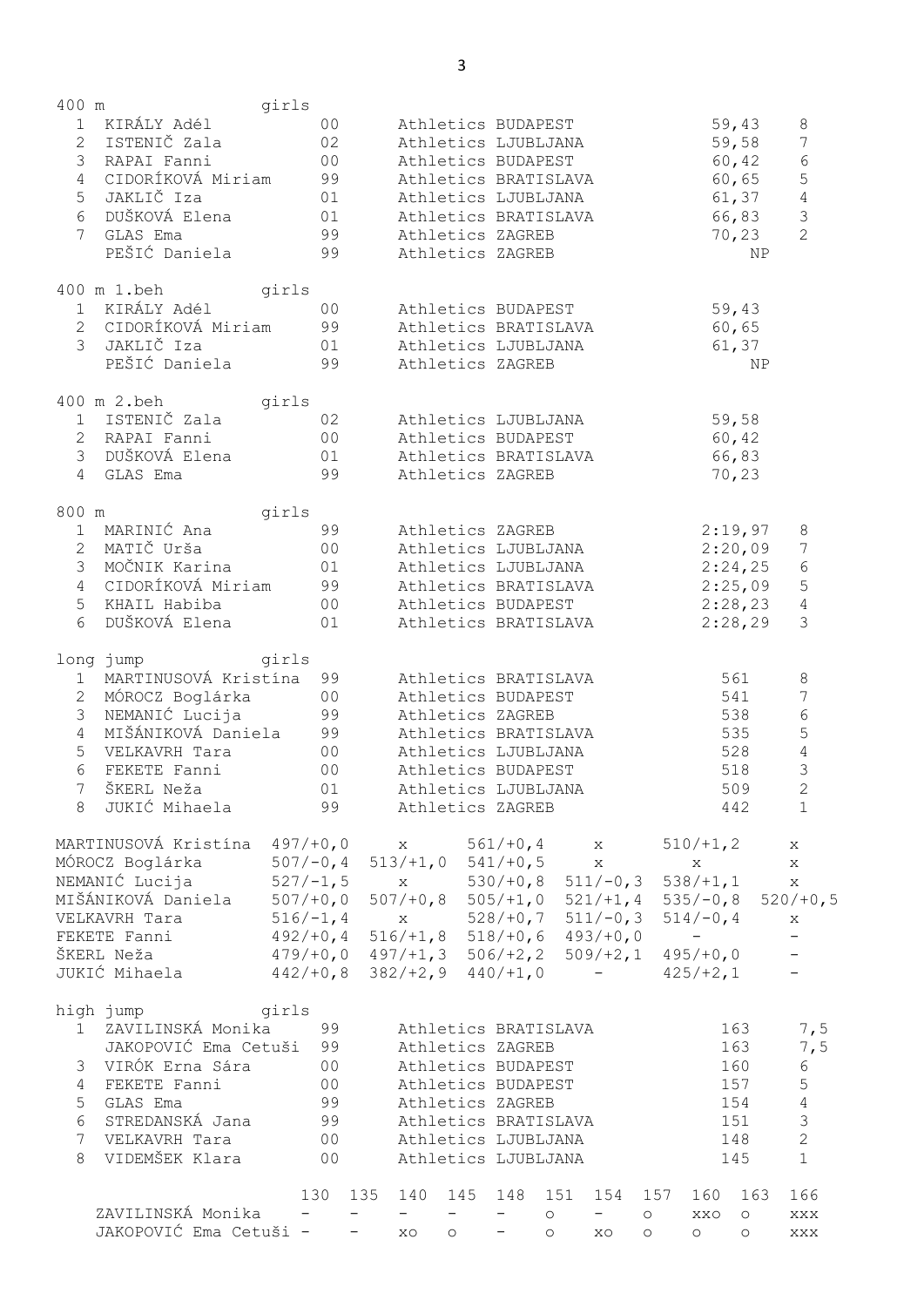|   | VIRÓK Erna Sára                              |                                                                                                                                                                                                                                                                                                                                                                                                                                                                            |                                                     |                                                                                                                      | XO  | $\circ$ $\circ$ | $\circ$ | XO                       | $\circ$ | XXX           |                                       |
|---|----------------------------------------------|----------------------------------------------------------------------------------------------------------------------------------------------------------------------------------------------------------------------------------------------------------------------------------------------------------------------------------------------------------------------------------------------------------------------------------------------------------------------------|-----------------------------------------------------|----------------------------------------------------------------------------------------------------------------------|-----|-----------------|---------|--------------------------|---------|---------------|---------------------------------------|
|   | FEKETE Fanni                                 | $\frac{1}{2} \left( \frac{1}{2} \right) \left( \frac{1}{2} \right) \left( \frac{1}{2} \right) \left( \frac{1}{2} \right) \left( \frac{1}{2} \right) \left( \frac{1}{2} \right) \left( \frac{1}{2} \right) \left( \frac{1}{2} \right) \left( \frac{1}{2} \right) \left( \frac{1}{2} \right) \left( \frac{1}{2} \right) \left( \frac{1}{2} \right) \left( \frac{1}{2} \right) \left( \frac{1}{2} \right) \left( \frac{1}{2} \right) \left( \frac{1}{2} \right) \left( \frac$ | $\frac{1}{2}$ and $\frac{1}{2}$                     |                                                                                                                      |     |                 |         | $-$ 0 x0 0 0 xxx         |         |               |                                       |
|   | GLAS Ema                                     | $\mathcal{L}(\mathcal{L}) = \mathcal{L}(\mathcal{L})$ , where $\mathcal{L}(\mathcal{L})$                                                                                                                                                                                                                                                                                                                                                                                   |                                                     | $\begin{array}{ccccccccccccccccc} \circ & \circ & \circ & \circ & \circ & \circ & \circ & \circ & \circ \end{array}$ |     |                 |         |                          |         |               |                                       |
|   |                                              |                                                                                                                                                                                                                                                                                                                                                                                                                                                                            |                                                     | 0 0 0 0 0 0 0 0                                                                                                      |     |                 |         |                          |         |               |                                       |
|   | VELKAVRH Tara                                | $\circ$ $\circ$                                                                                                                                                                                                                                                                                                                                                                                                                                                            |                                                     | $\circ$ $\circ$                                                                                                      | XXO | XXX             |         |                          |         |               |                                       |
|   | VIDEMŠEK Klara                               | $\overline{\phantom{a}}$ 0                                                                                                                                                                                                                                                                                                                                                                                                                                                 |                                                     | O XXO XXX                                                                                                            |     |                 |         |                          |         |               |                                       |
|   | shot put 3kg yirls                           |                                                                                                                                                                                                                                                                                                                                                                                                                                                                            |                                                     |                                                                                                                      |     |                 |         |                          |         |               |                                       |
|   | 1 SZATLÓ Nóra                                | 00                                                                                                                                                                                                                                                                                                                                                                                                                                                                         |                                                     | Athletics BUDAPEST                                                                                                   |     |                 |         |                          |         | 13,90         | 8                                     |
|   | 2 GELD Barbara 99                            |                                                                                                                                                                                                                                                                                                                                                                                                                                                                            |                                                     | Athletics ZAGREB                                                                                                     |     |                 |         |                          |         | 12,88         | $7\phantom{.0}$                       |
|   | 3 MIŠÁNIKOVÁ Daniela 99                      |                                                                                                                                                                                                                                                                                                                                                                                                                                                                            |                                                     | Athletics BRATISLAVA                                                                                                 |     |                 |         |                          |         | 10,06         | $\sqrt{6}$                            |
|   | 4 KEBER Tara                                 | 01                                                                                                                                                                                                                                                                                                                                                                                                                                                                         |                                                     | Athletics LJUBLJANA                                                                                                  |     |                 |         |                          |         | 9,18          | $\overline{5}$                        |
| 5 |                                              |                                                                                                                                                                                                                                                                                                                                                                                                                                                                            |                                                     | Athletics BUDAPEST                                                                                                   |     |                 |         |                          |         | 9,05          | $\overline{4}$                        |
|   |                                              |                                                                                                                                                                                                                                                                                                                                                                                                                                                                            |                                                     | Athletics LJUBLJANA                                                                                                  |     |                 |         |                          |         | 8,86          | $\begin{array}{c} 3 \\ 2 \end{array}$ |
|   | 7 JUKIĆ Mihaela                              |                                                                                                                                                                                                                                                                                                                                                                                                                                                                            | 99 Athletics ZAGREB                                 |                                                                                                                      |     |                 |         |                          |         | 8,53          |                                       |
|   | 8 HAVRILOVÁ Nina (100)                       |                                                                                                                                                                                                                                                                                                                                                                                                                                                                            |                                                     | Athletics BRATISLAVA                                                                                                 |     |                 |         |                          |         | 7,55          | $\mathbf{1}$                          |
|   | SZATLÓ Nóra                                  | $\mathbf X$                                                                                                                                                                                                                                                                                                                                                                                                                                                                |                                                     | 10,54 13,75 13,90 13,83 13,58                                                                                        |     |                 |         |                          |         |               |                                       |
|   | GELD Barbara 11,89 11,90 12,46 x             |                                                                                                                                                                                                                                                                                                                                                                                                                                                                            |                                                     |                                                                                                                      |     |                 |         | $\mathbf X$              | 12,88   |               |                                       |
|   | MIŠÁNIKOVÁ Daniela 10,06 9,02 - - -          |                                                                                                                                                                                                                                                                                                                                                                                                                                                                            |                                                     |                                                                                                                      |     |                 |         | <b>Contract Contract</b> |         | <b>Common</b> |                                       |
|   | KEBER Tara                                   |                                                                                                                                                                                                                                                                                                                                                                                                                                                                            | 7,95 8,61 8,32 8,40 9,18 8,73                       |                                                                                                                      |     |                 |         |                          |         |               |                                       |
|   | MÓROCZ Boglárka                              |                                                                                                                                                                                                                                                                                                                                                                                                                                                                            |                                                     |                                                                                                                      |     |                 |         |                          |         |               |                                       |
|   | JAKLIČ Iza                                   |                                                                                                                                                                                                                                                                                                                                                                                                                                                                            | $9,05$ - - - - - -<br>7,41 8,09 7,47 8,53 7,88 8,86 |                                                                                                                      |     |                 |         |                          |         |               |                                       |
|   | JUKIĆ Mihaela $8,53 - 8,29$ x 7,33 8,06      |                                                                                                                                                                                                                                                                                                                                                                                                                                                                            |                                                     |                                                                                                                      |     |                 |         |                          |         |               |                                       |
|   | HAVRILOVÁ Nina (1,23 7,32 7,40 7,08 7,40     |                                                                                                                                                                                                                                                                                                                                                                                                                                                                            |                                                     |                                                                                                                      |     |                 |         |                          |         | 7,55          |                                       |
|   | 4 x 100 m<br>girls                           |                                                                                                                                                                                                                                                                                                                                                                                                                                                                            |                                                     |                                                                                                                      |     |                 |         |                          |         |               |                                       |
|   | 1 Ljubljana                                  |                                                                                                                                                                                                                                                                                                                                                                                                                                                                            | Athletics LJUBLJANA                                 |                                                                                                                      |     |                 |         |                          |         | 50,23         | 8                                     |
|   | 2 Budapest                                   |                                                                                                                                                                                                                                                                                                                                                                                                                                                                            | Athletics BUDAPEST                                  |                                                                                                                      |     |                 |         |                          |         | 50, 57        | $7\phantom{.0}$                       |
|   | 3 Zagreb                                     |                                                                                                                                                                                                                                                                                                                                                                                                                                                                            |                                                     | Athletics ZAGREB                                                                                                     |     |                 |         |                          |         | 50,77         | 6                                     |
|   | Bratislava                                   |                                                                                                                                                                                                                                                                                                                                                                                                                                                                            |                                                     | Athletics BRATISLAVA                                                                                                 |     |                 |         |                          |         | DQ            |                                       |
|   | Budapest Mórocz, Virók, Király, Furulyás 232 |                                                                                                                                                                                                                                                                                                                                                                                                                                                                            |                                                     |                                                                                                                      |     |                 |         |                          |         |               |                                       |

Ljubljana Keber, Istenič, Jaklič, Škerl 276 Zagreb Balun, Glas, Nemani, Peši 228 Bratislava Martinusová, Polyaková, Cidoríková, Mišániková 205

4